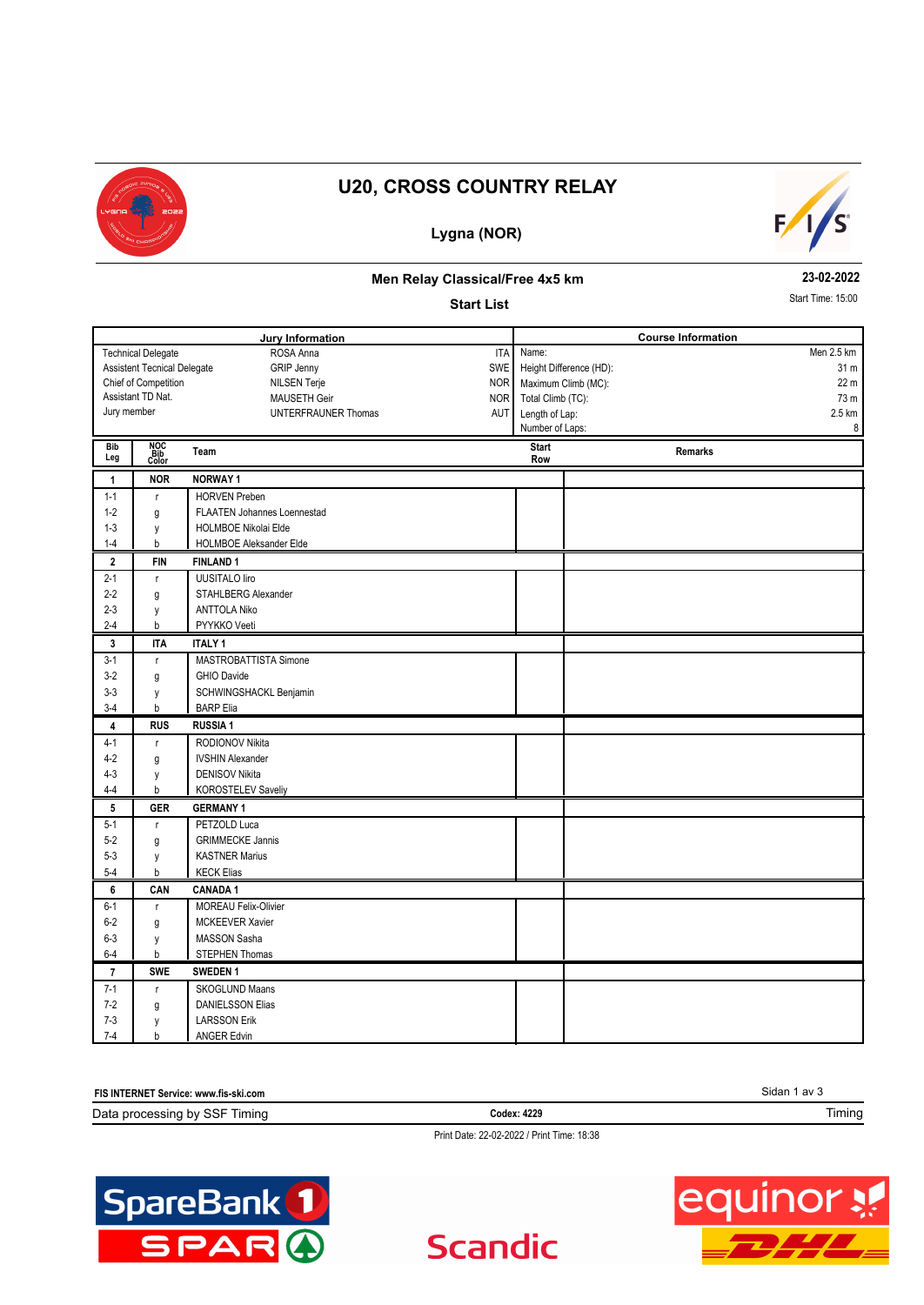

# **U20, CROSS COUNTRY RELAY**

## **Lygna (NOR)**



### **Men Relay Classical/Free 4x5 km**

**Start List**

**23-02-2022** Start Time: 15:00

| <b>Bib</b><br>Leg | NOC<br>Bib<br>Color | Team                              | <b>Start</b><br>Row | Remarks |
|-------------------|---------------------|-----------------------------------|---------------------|---------|
| 8                 | <b>USA</b>          | <b>UNITED STATES OF AMERICA 1</b> |                     |         |
| $8 - 1$           | r                   | <b>EARNHART Michael</b>           |                     |         |
| $8-2$             | g                   | <b>BUSHEY Brian</b>               |                     |         |
| $8 - 3$           | y                   | <b>HALL Walker</b>                |                     |         |
| $8 - 4$           | b                   | <b>KOCH Will</b>                  |                     |         |
| 9                 | SUI                 | SWITZERLAND 1                     |                     |         |
| $9 - 1$           | r                   | <b>WALPEN Gianluca</b>            |                     |         |
| $9 - 2$           | g                   | <b>ALBASINI Fabrizio</b>          |                     |         |
| $9 - 3$           | y                   | <b>SAVARY Antonin</b>             |                     |         |
| $9 - 4$           | b                   | NAEFF Isai                        |                     |         |
| 10                | <b>FRA</b>          | <b>FRANCE 1</b>                   |                     |         |
| $10-1$            | r                   | PRIMET Luc                        |                     |         |
| $10 - 2$          | g                   | <b>DESLOGES Mathis</b>            |                     |         |
| $10-3$            | y                   | <b>CORREIA Matteo</b>             |                     |         |
| $10 - 4$          | $\sf b$             | CHAPPAZ Simon                     |                     |         |
| 11                | POL.                | POLAND <sub>1</sub>               |                     |         |
| $11-1$            | r.                  | <b>BUGARA Robert</b>              |                     |         |
| $11-2$            | g                   | <b>JARECKI Piotr</b>              |                     |         |
| $11-3$            | y                   | <b>GAZUREK Lukasz</b>             |                     |         |
| $11-4$            | $\mathsf b$         | SOBICZEWSKI Piotr                 |                     |         |
| 12                | <b>JPN</b>          | JAPAN <sub>1</sub>                |                     |         |
| $12 - 1$          | r.                  | KASAHARA Sho                      |                     |         |
| $12 - 2$          | g                   | TAKIZAWA Ikuya                    |                     |         |
| $12-3$            | y                   | OZEKI Chikara                     |                     |         |
| $12 - 4$          | b                   | SAKAI Kanta                       |                     |         |
| 13                | <b>CZE</b>          | <b>CZECH REPUBLIC 1</b>           |                     |         |
| $13-1$            | r.                  | TUZ Jiri                          |                     |         |
| $13-2$            | g                   | <b>BAUER Matyas</b>               |                     |         |
| $13-3$            | y                   | ZATLOUKAL Krystof                 |                     |         |
| $13-4$            | b                   | PILAR Ondrej                      |                     |         |
| 14                | <b>UKR</b>          | <b>UKRAINE 1</b>                  |                     |         |
| $14-1$            | r                   | LISOHOR Oleksandr                 |                     |         |
| $14-2$            | g                   | ROMANCHENKO Dmytro                |                     |         |
| $14-3$            | y                   | ZHUVAHA Oleksii                   |                     |         |
| $14 - 4$          | $\mathsf b$         | AKSIUTA Volodymyr                 |                     |         |
| 15                | <b>SLO</b>          | <b>SLOVENIA1</b>                  |                     |         |
| $15-1$            | r                   | MULEJ Jost                        |                     |         |
| $15 - 2$          | g                   | PECEK Atila                       |                     |         |
| $15-3$            | y                   | <b>GROS Anze</b>                  |                     |         |
| $15 - 4$          | b                   | <b>KARNICAR Izidor</b>            |                     |         |

| FIS INTERNET Service: www.fis-ski.com | Sidan 2 av 3                               |        |
|---------------------------------------|--------------------------------------------|--------|
| Data processing by SSF Timing         | Codex: 4229                                | Timing |
|                                       | Print Date: 22-02-2022 / Print Time: 18:38 |        |

**Scandic**